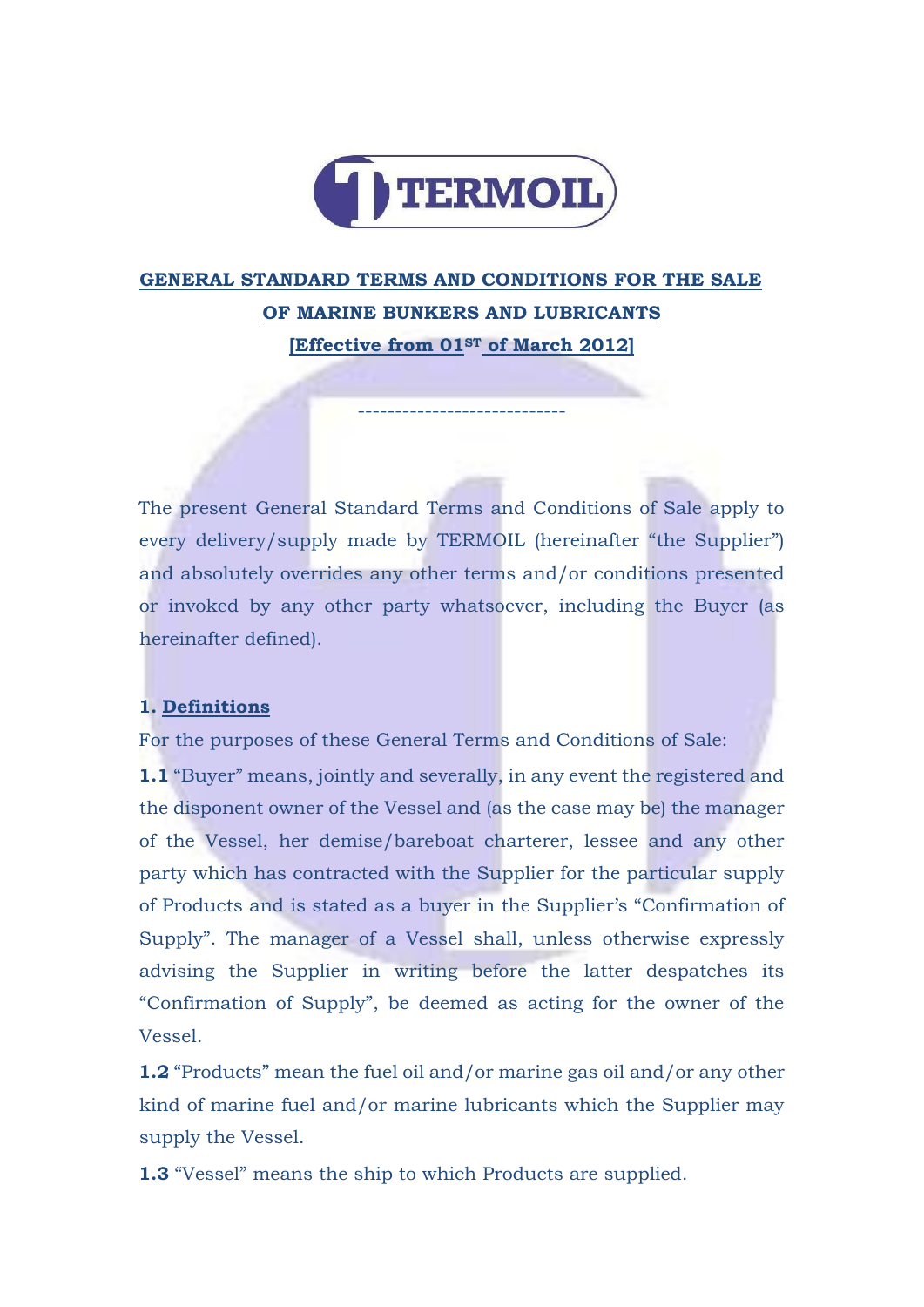## **2. Orders**

The Supplier's written "Confirmation of Supply" dispatched by the Supplier prior to delivery and not contested in writing by the Buyer before the delivery of the Products to the Vessel, shall be conclusive evidence of (i) the order for Products placed by the Buyer, (ii) the identity of the latter and (iii) the price and other details of the delivery thereof. All the party(ies) stated in the relevant Confirmation of Supply as buyer(s) shall be deemed to be the Buyer of the respective Products on a joint and several basis.

## **3. Quality**

**3.1** The Products delivered shall be the Supplier's commercial grade for each respective kind of Products (bunkers or lubricants) as generally offered to its customers at the time and place of delivery. The Buyer shall be solely responsible to select and nominate the appropriate kind and grade of the Product to be delivered. The Supplier has no liability whatsoever in case the Product ordered and supplied is for any reason whatsoever not suitable or fit for use in the Vessel. The Products are to be exclusively used by the Vessel.

**3.2** In case a particular grade is not available, the Supplier shall discharge its obligations by supplying another similar Product or one of another brand name, provided that such substitute Product is suitable for the declared purposes of the Buyer.

**3.3** Where standard specifications are given, tolerances of 5% in quality are to be accepted by the Buyer without any liability on the part of the Supplier. Moreover, local specifications supersede any other specifications which may be agreed to by the Supplier in good faith.

**3.4** In cases where the Buyer mixes the Products with other products already existing in the tanks of the Vessel, no quality claims shall be made nor allowed against the Supplier.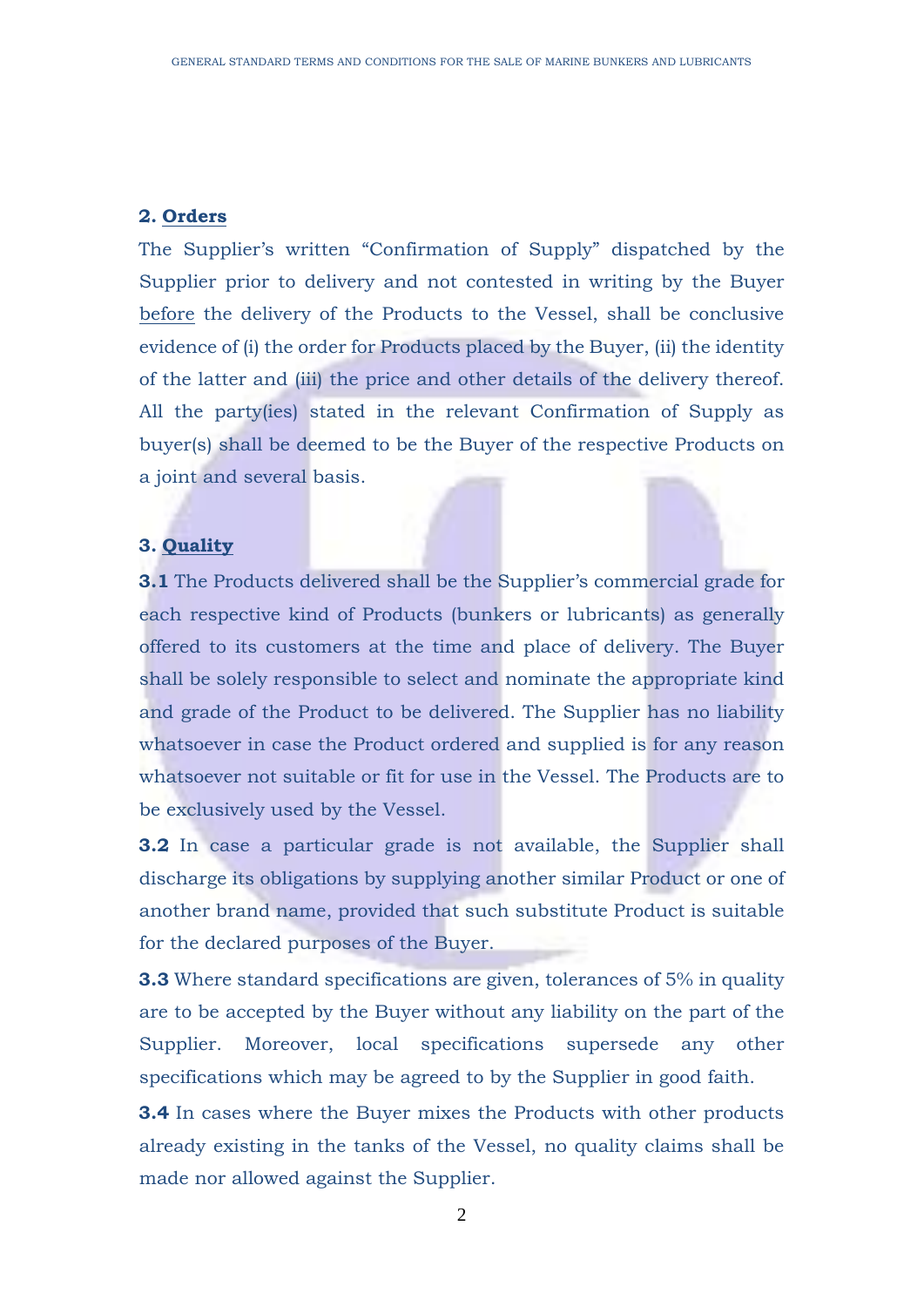**3.5** Any claims related to the quality of the Products must be made in writing and delivered to the Supplier latest within seven (7) running days from the date of the particular delivery (see also clause 6.2 herebelow). Thereafter any right of the Buyer and/or any other party to make such claim shall be inadmissible as groundless and in any event time-barred. The Buyer agrees that the nature of such claims requires the immediate notification of the Supplier, failing which the Supplier can be seriously prejudiced.

## **4. Quantity – Measurements**

**4.1** The quantity of the bunkers delivered hereunder shall be conclusively determined, at Supplier's option from the gauge of the shoretanks from where the bunkers shall be provided or of the barge effecting the delivery or from the Supplier's oil meter.

**4.2** Where the determination of supplied quantity is made according to the delivering barge's ullage report prior and after delivery duly signed and stamped by both parties or by officially calibrated barge's flow meter readings, no subsequent quantity claim shall be valid.

**4.3** Where the quantity is determined by the Supplier otherwise than by gauge or meter of terminal or barge tank, such determination shall be conclusive and no claims shall be entertained, unless a specific complaint is made in writing to Supplier at the time of delivery.

**4.4** In the case of lubricants, their quantity shall be conclusively determined by the signing of the Delivery Receipt by an officer of the Vessel.

**4.5** In any event the Buyer is not allowed to mark the Delivery Receipt for bunkers or lubricants. The Buyer has the right to issue a Letter of Protest stating his complaint. A Letter of Protest in relation to quantity shall only be valid and admissible if it is made in writing and delivered to the Supplier immediately after the completion of the specific delivery; it must contain, among others, the facts supporting the Buyer's contentions as to the quantity short delivered and the tank(s) in which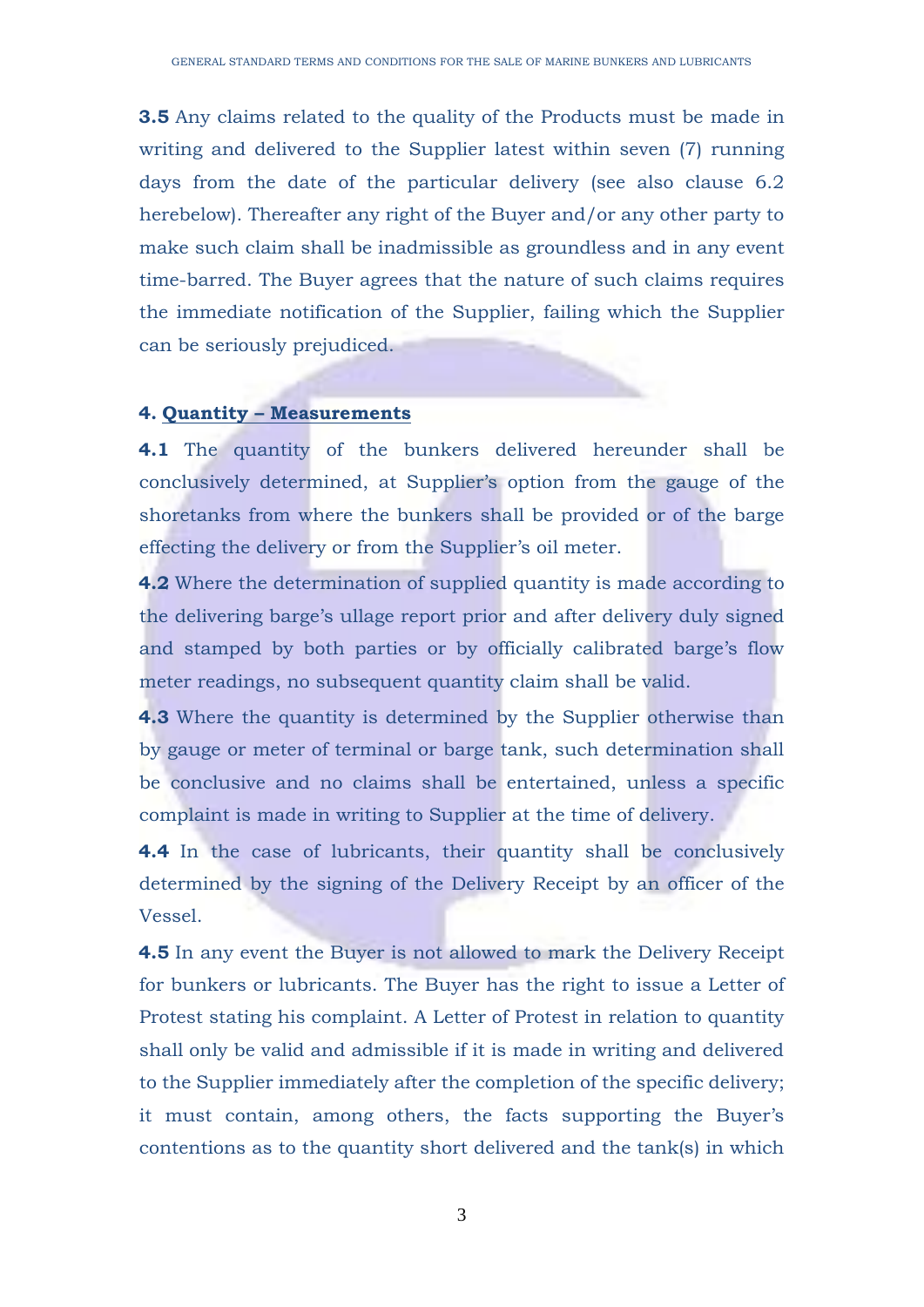the Product was placed during delivery as well as all pre existing in the Vessel quantities and qualities.

## **5. Delivery – Measurements**

**5.1** Supplier's obligation to make any delivery is subject to the availability of the Product at the delivery port and the proper operation of such port enabling such delivery.

**5.2** If the Supplier at any time and for any reason believes that there may be a shortage of supply at any port which may make it unable to meet the demands of all its customers, the Supplier may allocate its available and anticipated supply among its customers in such manner as it may in its sole discretion determine.

**5.3** The Supplier shall not be required to deliver a Product into any of the Vessel's tanks or spaces which are not regularly used for the storage of such Product, and shall not be required to deliver any Product for the export of which a Government permit is required and has not been obtained. Any export or other permit which may be required from time to time by any Government must be promptly and timely obtained by the Buyer.

**5.4** Delivery shall be made in one or more consingments by such means and at such particular place of the port of delivery as the Supplier may deem appropriate in the circumstances.

**5.5** In the event of delivery by barge, the Buyer shall at its own expense provide a clear and safe berth for the barge(s) alongside the Vessel's receiving lines and shall provide the steam or other means required to effect such delivery. The Buyer shall pay to the Supplier the amount due to the latter according to its current barging rates at the port concerned, also all other charges, as/if incurred, such as for mooring and unmooring; the Buyer will also pay the Supplier for any overtime that may be necessary to effect the supply of the Products at the time(s) agreed.

**5.6** The Buyer shall make connection between the pipelines or delivery hoses and Vessel's intake lines, and shall render all other necessary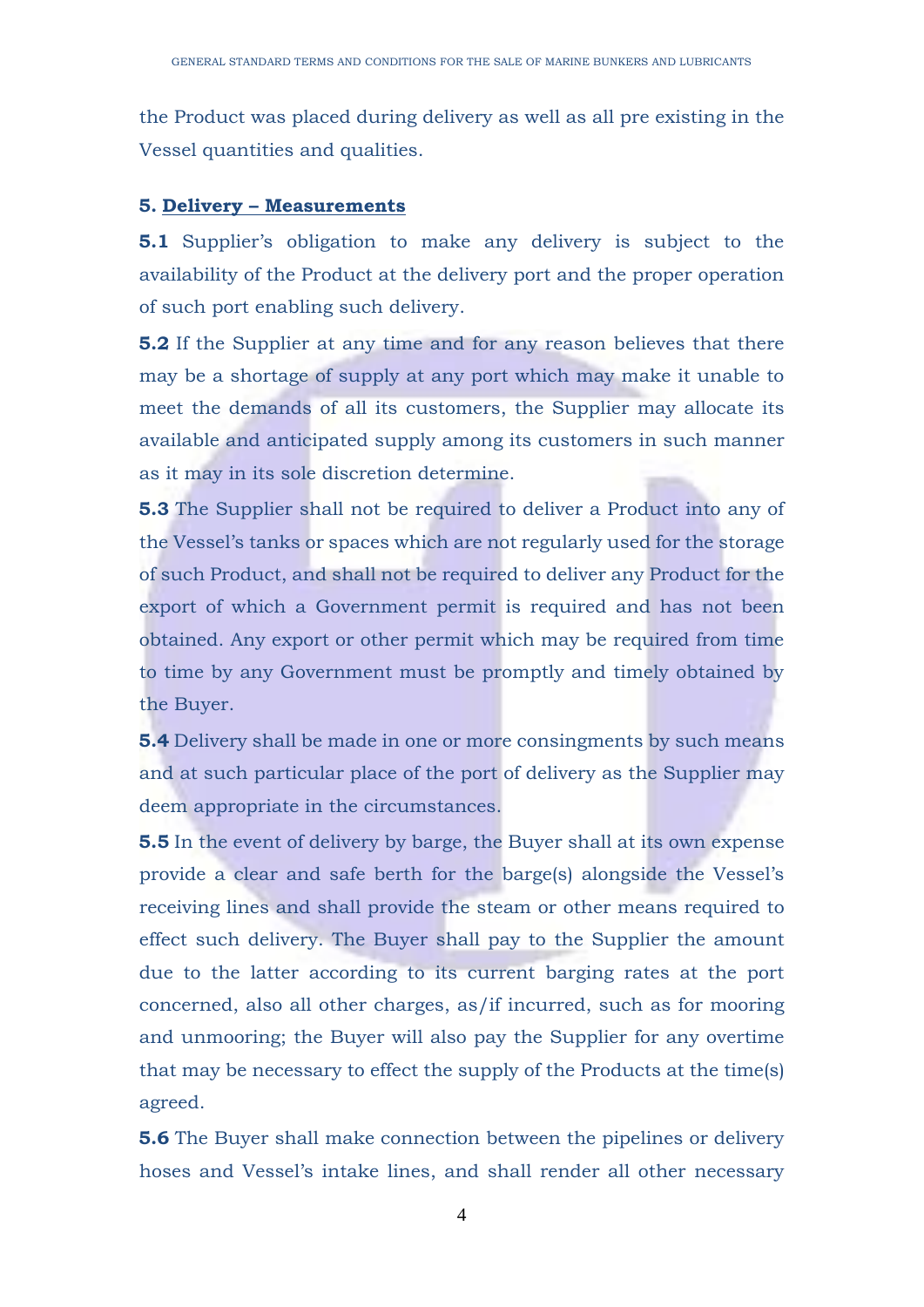assistance and provide sufficient tankage and equipment to receive promptly all deliveries. The Buyer is responsible for ensuring that a Product is received at a safe rate and pressure and that all equipment utilized therefore is in a safe and satisfactory condition.

**5.7** Delivery shall be deemed completed when the bunkers have passed the flange connecting the Supplier's delivery facilities with the receiving facilities provided by the Buyer, at which point Supplier's responsibility shall cease and the Buyer shall assume all risks, including for loss, damage, deterioration, depreciation, evaporation or shrinkage as to the Products delivered. However, the ownership of the Products shall remain with the Supplier and shall pass to the Buyer only after the selling price and all and any additional charges related to the sale and delivery which are due and payable by the Buyer shall have been fully paid – see sub-clause 9.9 below.

**5.8** The Buyer shall, as its own risk and expense, take all appropriate preventive measures to avoid the collision and contact of the Vessel with the supplying barge(s) and any risk of spillage/pollution.

#### **6. Sample taking – Quality claims**

**6.1** Representative official and binding samples of the bunkers supplied are only those taken at barge's manifold during the delivery by dripping method. Three (3) such samples shall be taken and sealed/signed/stamped by Supplier's and Buyer's representatives (in the latter case by an officer of the Vessel); one to be kept by the Buyer, one for Marpol for fuel oil, and one by the Supplier.

**6.2** No complaint as to the quality of the Products supplied by the Supplier nor any claim in relation thereto shall be admissible unless notified to the Supplier in writing within seven (7) running days from the date of delivery, such notification to include (otherwise it will be invalid) the alleged deficiency and the clear description of any damage caused. Following the lapsing of the said seven (7) days all quality claims relating to the particular delivery shall be inadmissible as groundless and in any event time-barred.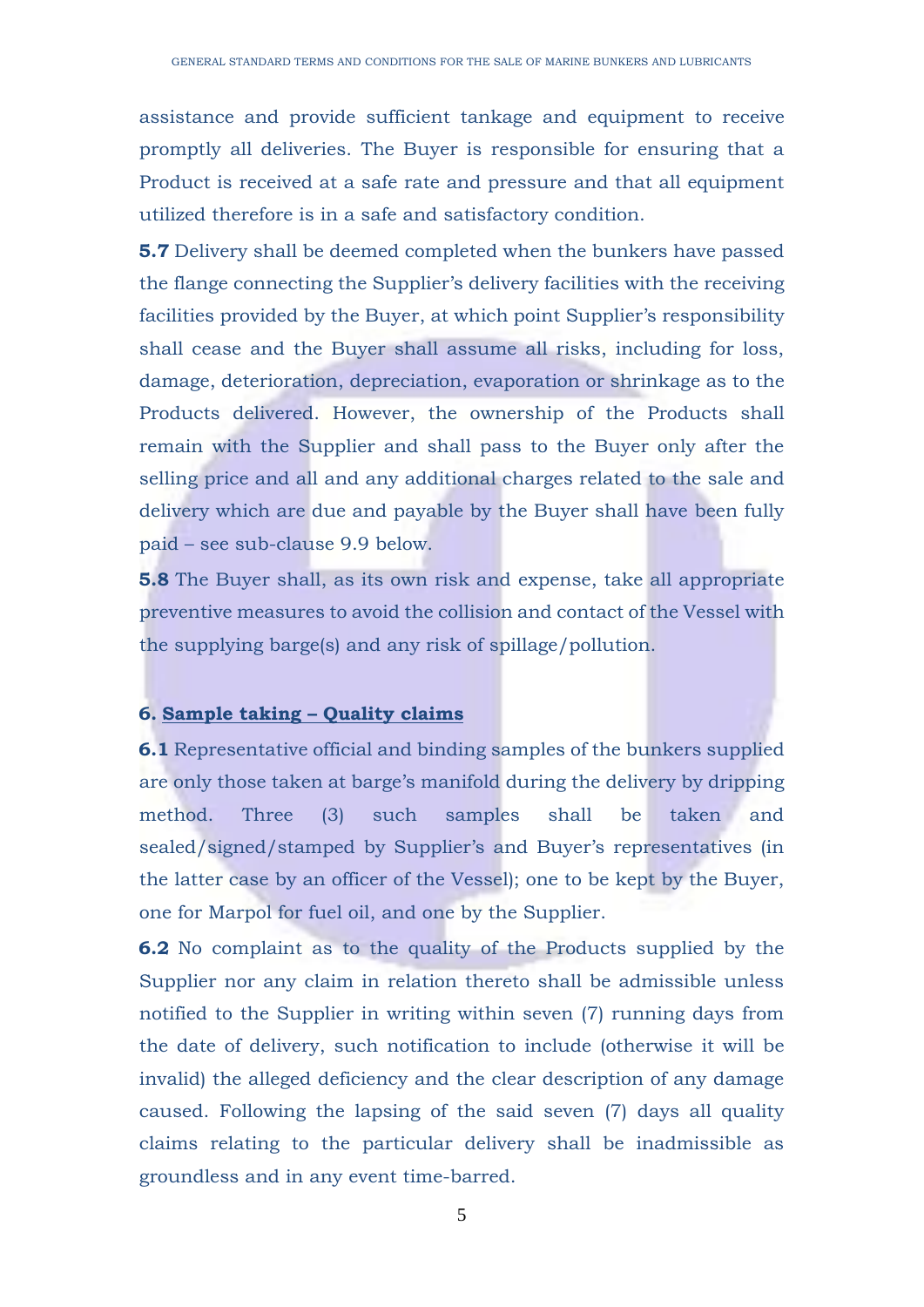**6.3** In case of a dispute as to quality the only conclusive evidence/proof shall be the result of the joint (between Supplier and Buyer) analysis of the aforesaid official samples (sealed, signed and stamped by both parties) which will take place at the port of supply at a mutually accepted first class laboratory, which will also witness the sound condition of the sample's seal before it is broken, in the presence of all present, for testing. If the Buyer refuses to attend such seal breaking and/or testing, same will be carried out without his participation and the test results shall be binding upon all parties, including the Buyer.

## **7. Delay**

**7.1** The Buyer or its agent at the port of delivery shall give the Supplier written notices of the date and time of the forthcoming arrival of the Vessel and of the appropriate place where the Vessel shall anchor or berth at the port of delivery. These notices must be tendered at such prior times so as to allow the Supplier to properly arrange for the supply; they must be tendered during working hours at the port of delivery. Notices tendered after 18:00 hours shall be deemed tendered at 09:00 a.m. on the next working day.

**7.2** The Supplier shall not be liable for any delay which is caused by any reason whatsoever save for the proven gross negligence of the Supplier/its executives or the intentional action thereof. Indicatively only, the Supplier shall not be liable for any delay caused by strike, lock out or other actions of its employees or subcontractors, or those of the port, refinery, barge, etc., any shortage of the Product, the placement of the Vessel on a waiting list, the non tendering or tendering of inaccurate/insufficient notices under clause 7.1 hereinabove, weather conditions, bureaucracy, formalities of any kind, etc.

**7.3** In any event the Supplier shall, under no circumstances, be liable for any loss of profit or other consequential damages of the Buyer and the total liability of the Supplier shall not exceed the proven actual running costs of the Vessel for the period of any delay for which the Supplier may be liable (exclusive of any loan/finance servicing costs

6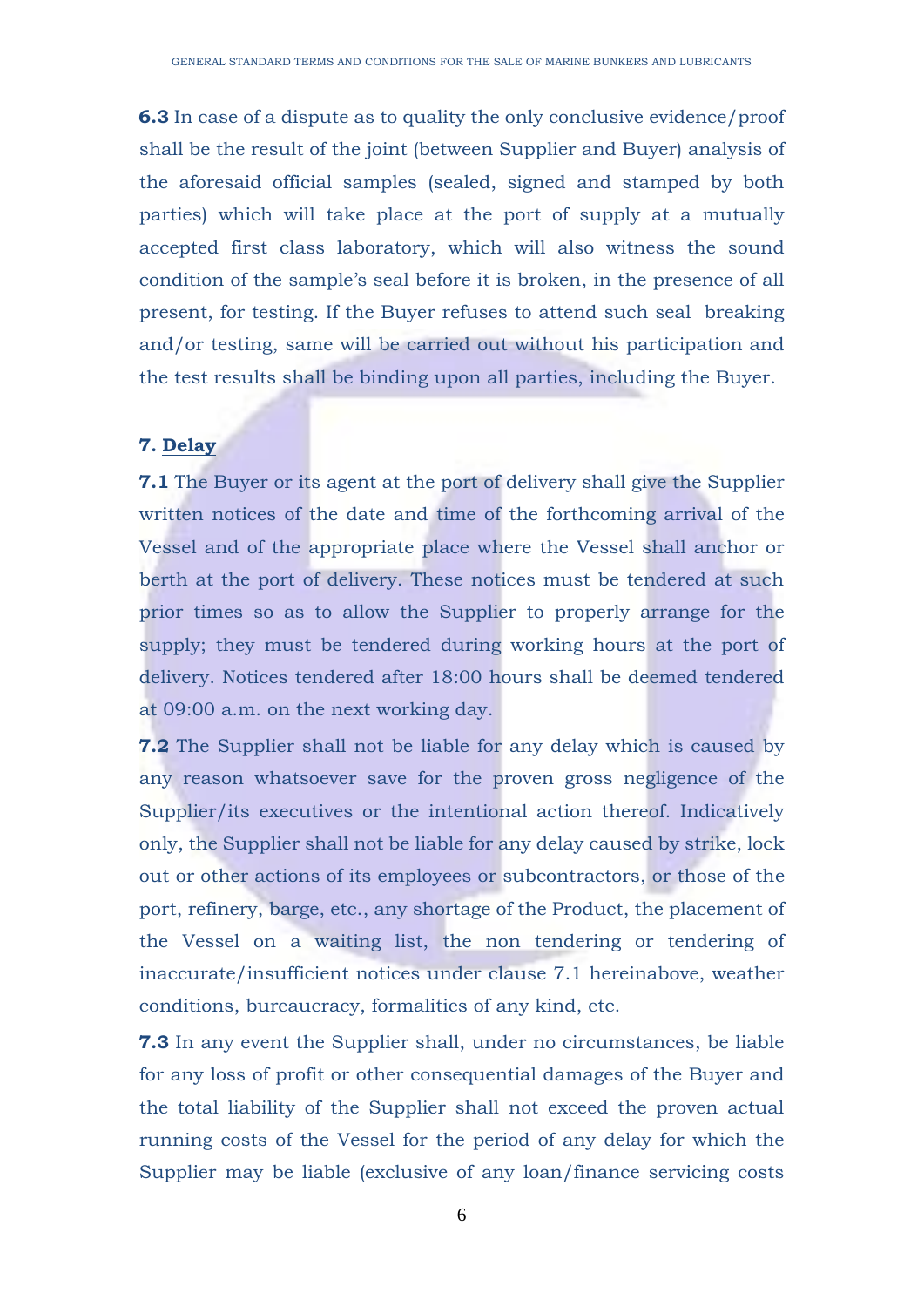and any other expenses not directly connected to the actual running of the Vessel).

## **8. Price**

**8.1** The prices quoted for any delivery of a Product, unless otherwise stated in any written quotation or confirmation of the Supplier, are valid only for the date(s) of the expected delivery of the Product as same appear(s) in the relevant quotation or confirmation or  $-$  in the lack thereof – as declared by the Buyer and agreed by the Supplier. Outside such date(s), the Supplier shall notify in writing the Buyer of the availability or not of the Product and the new price thereof.

**8.2** Wharfage, barging and/or pipeline dues (as may be applicable at the place of delivery), overtime, any environmental surcharges, as well as any and all taxes or other charges imposed on any Product, shall be paid extra by the Buyer together with the price of the Product.

**8.3** Any increase in the price of a Product following agreement on its price and before delivery, due to the change of the legislation or of the refinery prices or of the market conditions, shall be added to the price and paid by the Buyer to the Supplier together with the original price.

## **9. Payment – Retention of Ownership**

**9.1** Unless otherwise expressly agreed the Buyer will pay the respective invoice(s) of the Supplier net in cash within thirty (30) running days from delivery in the currency stipulated by the Supplier at the time of confirmation by the Supplier of the Product(s) supplied.

**9.2** In the event of the Buyer not making payment in full by the due date, the Buyer shall be charged and obliged to pay to the Supplier default interest at the rate of 2% per month on the principal amount due from the due date of payment to the date of actual full payment of the principal, without prejudice to the Supplier's right to claim full payment forthwith. The Buyer hereby agrees and accepts that the quantum of the default interest as calculated hereinabove in this subclause, constitutes the agreed damages suffered by the Supplier as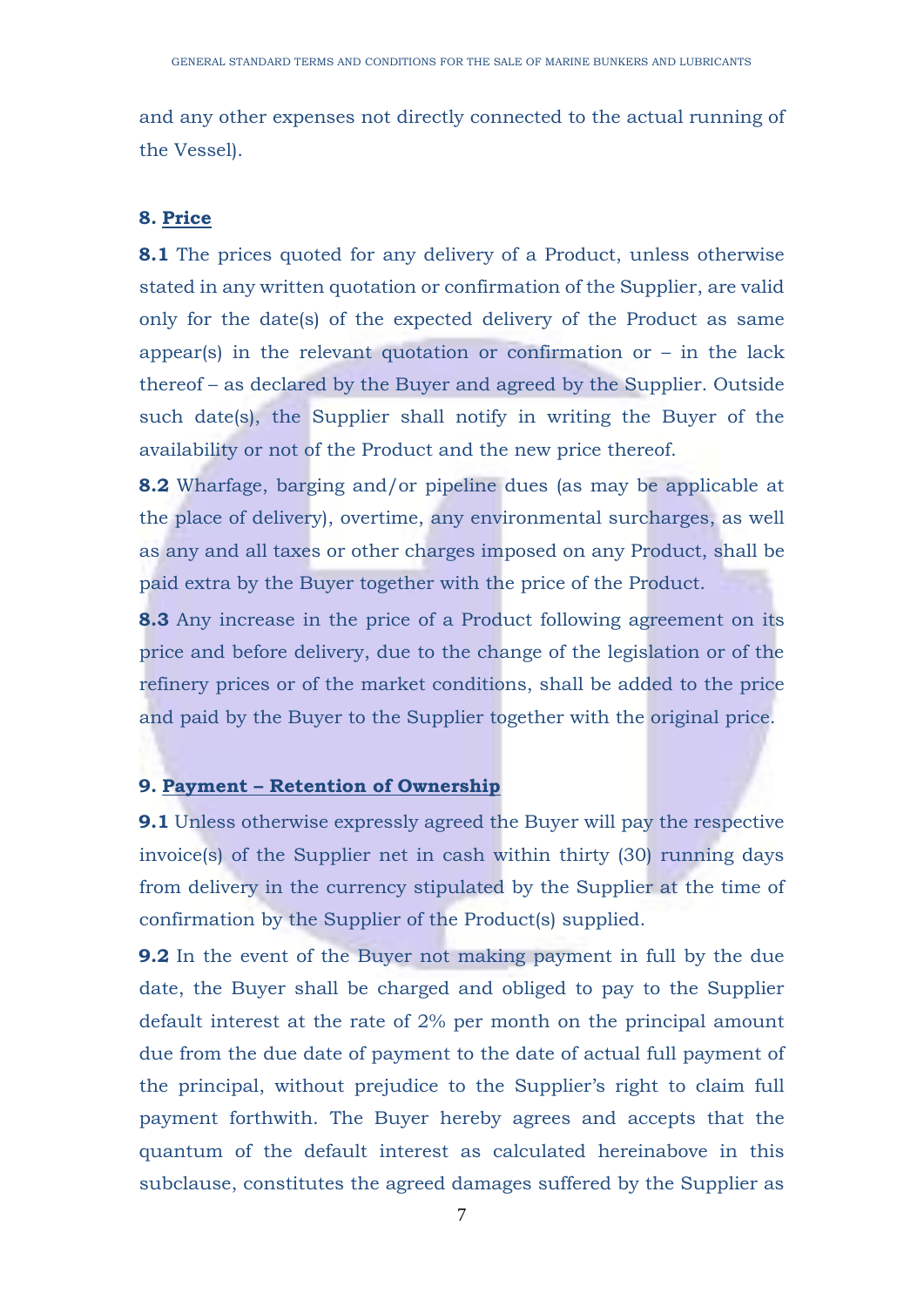a result of the latter being deprived of the timely payment of the principal amount, without prejudice to all other rights and entitlements of the Supplier under the present Terms and Conditions or under the applicable Law or otherwise.

**9.3** If at any time before the delivery the financial standing of the Buyer appears to the Supplier (in its absolute discretion) to have become impaired or unsatisfactory, the Supplier may require cash payment or security to be provided by the Buyer prior to delivery, failing which the Supplier may cancel the delivery without any liability on the part of the latter or its subcontractors.

**9.4** If at any time after delivery but before the due date the financial standing of the Buyer appears to the Supplier (in its absolute discretion) to have become impaired or unsatisfactory, the Supplier may require immediate full payment of all its invoices due and/or of those not yet due, or such security, as it shall deem to be satisfactory.

**9.5** In the event that the Buyer shall default in making any payment due, the Supplier may suspend deliveries until such payment has been made in full (together with interest and costs), or the Supplier may, in its discretion, elect to treat such default as a serious breach of the contract and thereupon terminate the contract in whole or in part without prejudice to any claim against the Buyer for damages. Such suspension or termination shall not relieve the Buyer of any obligation undertaken by virtue of a contract so terminated.

**9.6** Where the Supplier has extended any kind of credit to a group of companies or associated companies, default by any one relevant Buyer in respect to any one invoice of the Supplier shall give the right to the Supplier to cancel all credit arrangements of the entire group or of all the associates, whereupon sub-clauses 9.4 and 9.5 shall apply mutatismutandis.

**9.7** Where the Buyer fails to pay timely, the Supplier has the right to (without prejudice to its right to receive default interest) take all appropriate steps to secure and enforce its claim; the Supplier may also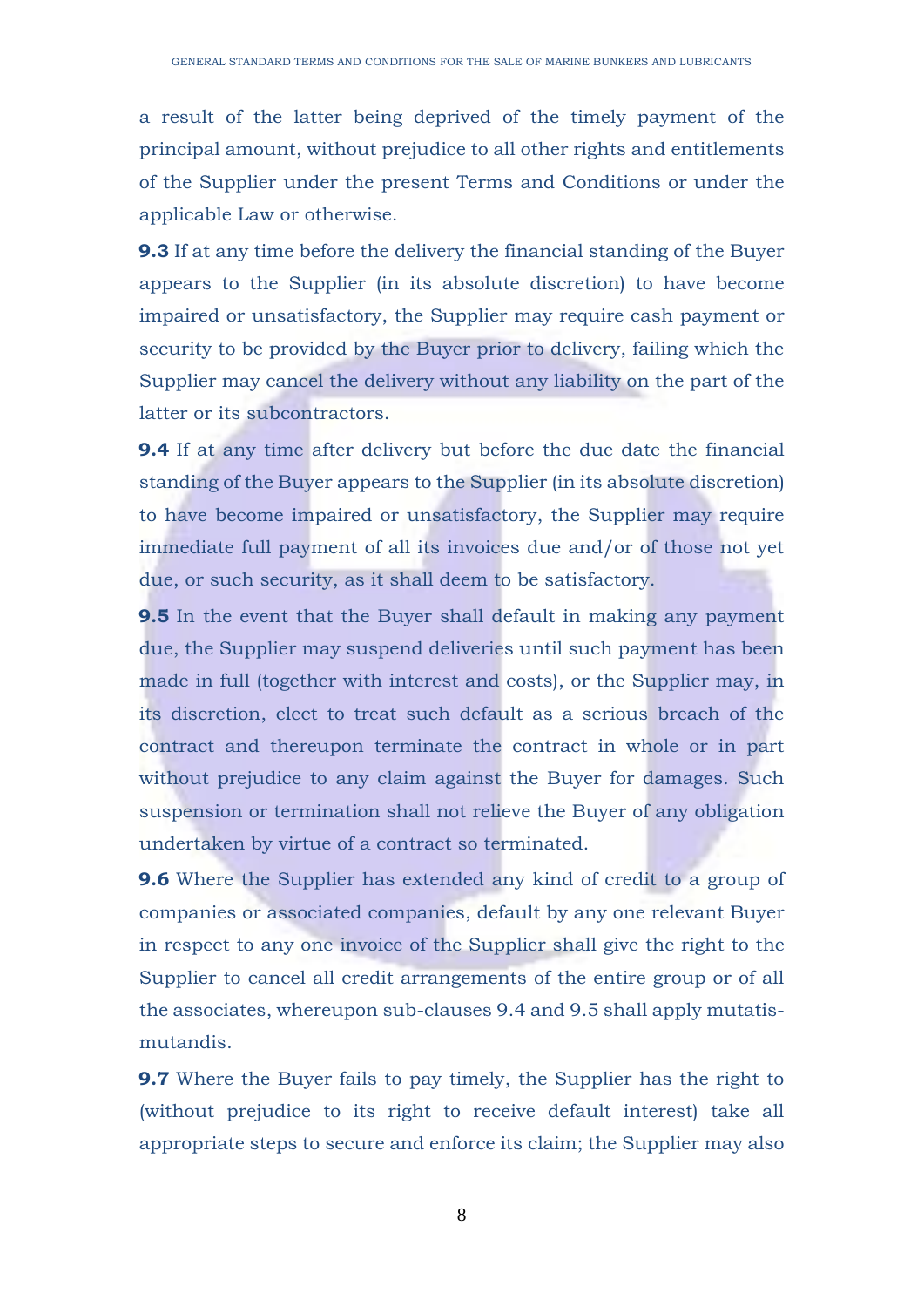unilaterally cancel any credit arrangements agreed with/extended to the Buyer.

**9.8** All judicial and extrajudicial costs and expenses, including preaction costs, expenses and disbursements of Supplier's lawyers, incurred in connection with non payment or delayed payment or by any other breach by the Buyer of these conditions, shall be for the Buyer's account, immediately payable by the latter to the Supplier. In case of litigation, the Buyers shall also pay all the relevant expenses of the Supplier, including but without limitation all his legal/lawyers' costs.

**9.9** All Products, shall remain Supplier's property until the Buyer has fully made all the payments for them to the Supplier. Until such time the Buyer shall hold the Products as bailee, store them in such a way so that they can be identified as Supplier's property; they shall however remain on the Vessel at Buyer's sole risk and expense and without any cost for the Supplier, until such full payment and the Buyer shall insure them against all risks, the Supplier having also the right to receive the relevant insurance proceeds directly from the insurers.

The Buyer's right to possess the Products during such period shall cease if

- (a) the Buyer has not paid for the Products in full by the expiry of any credit period agreed; or
- (b) the Vessel is arrested for the purpose of or in any way becomes the object of an auction, judicial, Court or other kind of compulsory sale; or
- (c) the Buyer is declared bankrupt or makes any proposal to its creditors for reorganization or other voluntary arrangement or seeks such protection from any Court; or
- (d) a receiver, administrator or liquidator is appointed in relation to the Buyer.

Upon the cessation of the right to possess the Products, the Buyer shall at its own time and expense make the Products available to the Supplier allowing it to repossess same and remove them from the Vessel at a suitable place, without prejudice to all other rights of the Supplier, who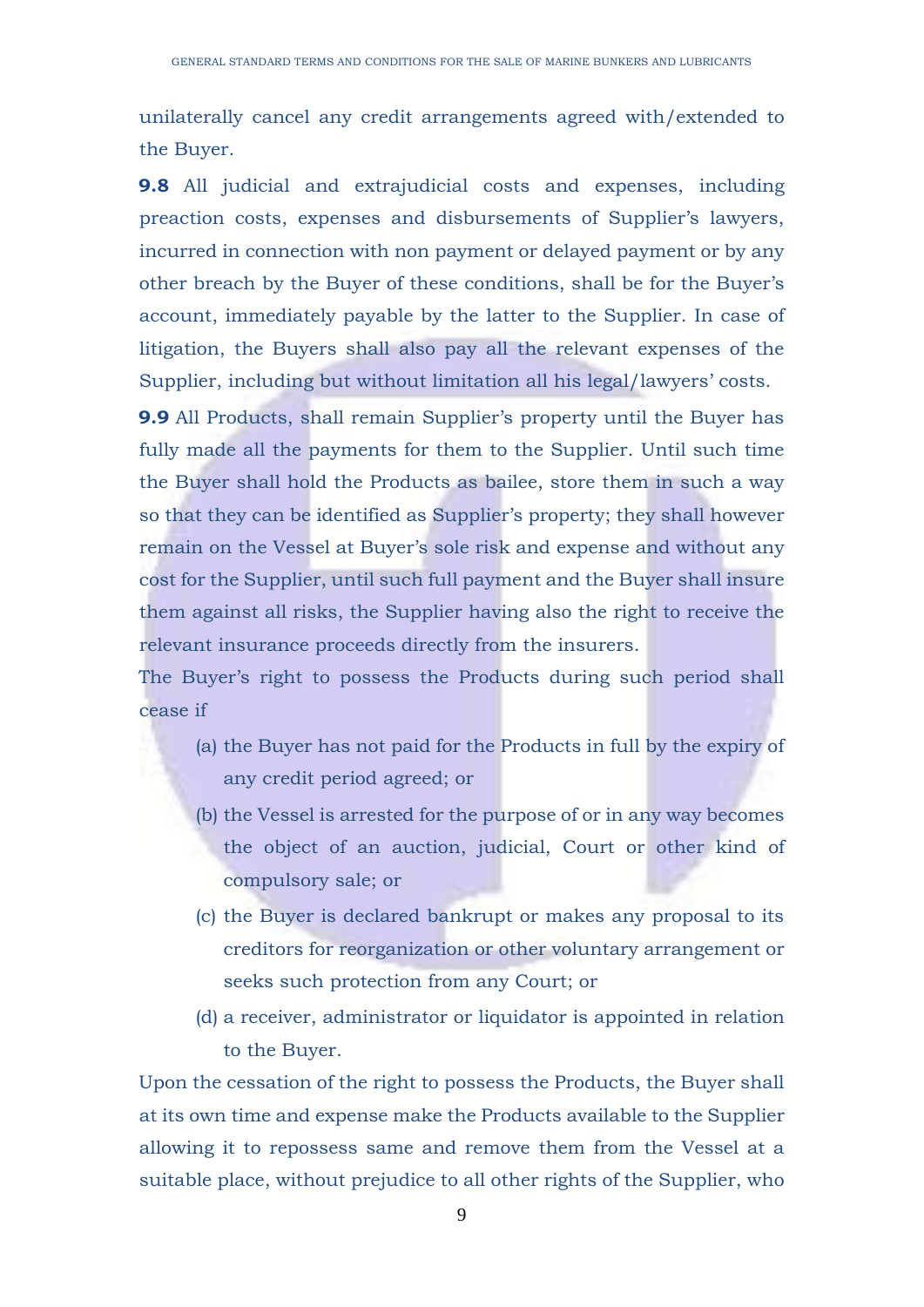shall always be entitled to also claim and receive any removal expenses and all other losses and expenses whatsoever. The Buyer hereby grants to the Supplier and its agents irrevocable authority to board the Vessel or enter any other premises where the Products are stored for the purpose of repossessing same.

**9.10** The Buyer or any other party is not entitled to place any markings on the Delivery Receipts as to non-liability on its part to pay for the Products, unless such marking has been agreed in writing between the Supplier and the Buyer in advance of the delivery. Any such marking placed without agreement shall have no validity or effect whatsoever; where such marking is placed before the completion of the delivery of the Product(s) the Supplier has the right to withhold or interrupt the supply, with all relevant delay being for the exclusive account of the Buyer.

#### **10. Taxes and other charges**

Should any kind of tax (including but without limitation VAT), due, stamp duty, surcharge, freight, insurance premium, pilotage, port dues or other kind of additional expense be imposed or incurred by the Supplier at any time in relation to the Products or their delivery, same shall be borne by the Buyer who shall be obliged to forthwith pay same directly or to reimburse the Supplier, as the case may be.

## **11. Supplier's Liability**

Without prejudice to any other provision in these terms and conditions: **11.1** Under no circumstances shall the Supplier or its servants, subcontractors and/or agents be liable for any physical injury or damage.

**11.2** The Buyer shall be solely liable for making the hose connections on board the Vessel and generally to accept the Products on board; therefore the liability for any loss or spillage of Products overboard the Vessel shall be solely with the Buyer, the Supplier not having any liability whatsoever.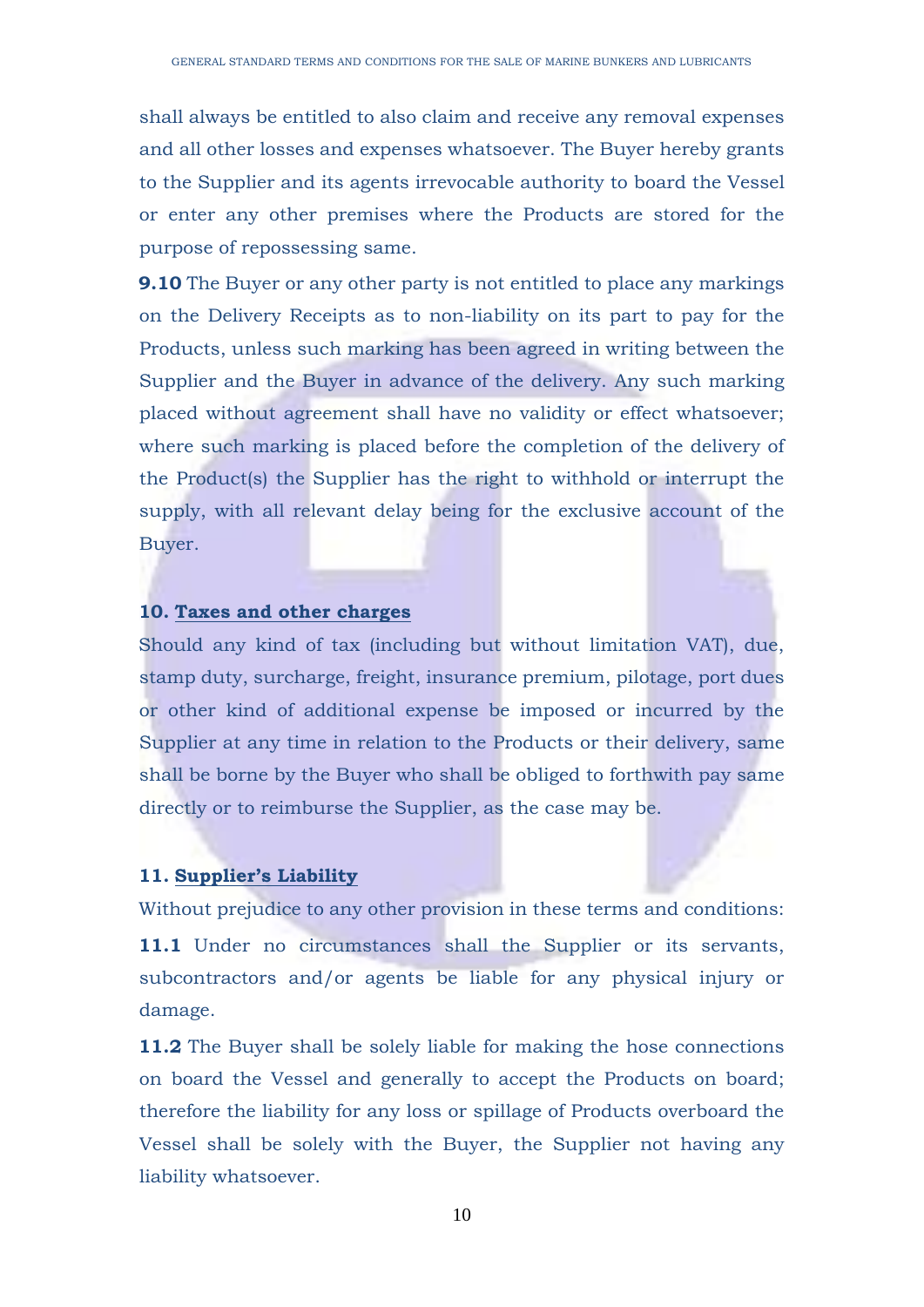**11.3** The Supplier shall not be liable for loss of profit or any consequential damages of the Buyer. Where the Supplier is liable for any delay caused to the Vessel, its liability shall be limited to the proven actual running costs of the Vessel for the actual period of any such delay (exclusive of any loan/finance servicing costs in relation to the Vessel and/or any other expenses not directly connected to the actual running of the Vessel). Where a Product is proven to be offspecifications to the extend of not being able to be used in the Vessel and the Supplier is liable, the liability of the latter in respect of the value of the replacement product cannot exceed the price of the Product replaced as invoiced by the Supplier.

#### **12. Buyer's Liability**

In addition to Buyer's obligations to pay for the Products as provided in clause 9 hereof, and without prejudice to any other provisions in these terms and conditions (including but not limited to Clause 11.2 hereinabove), the Buyer shall be liable towards the Supplier and shall keep it fully indemnified in respect of all damages and/or losses and/or expenses incurred by the Supplier as a result of any breach of contract, fault of the Buyer or its employees, officers, servants and/or agents; such liability/indemnity shall include –but without limitation– any claims by third parties which may be brought against the Supplier in respect thereof.

#### **13. Force Majeure**

Neither the Supplier nor the Buyer shall be held responsible for any losses, resulting if the fulfillment of any terms or provisions hereof shall be delayed or prevented by compliance with any regulation or other government restriction or by compliance with any order or request of any government or other competent authority or party acting for such authority, or by any disorders, wars, acts of enemies, strikes, lockouts, fires, floods, acts of God, restraint of princes, perils of the sea, accidents of navigation, failure of or interference with supply from Supplier's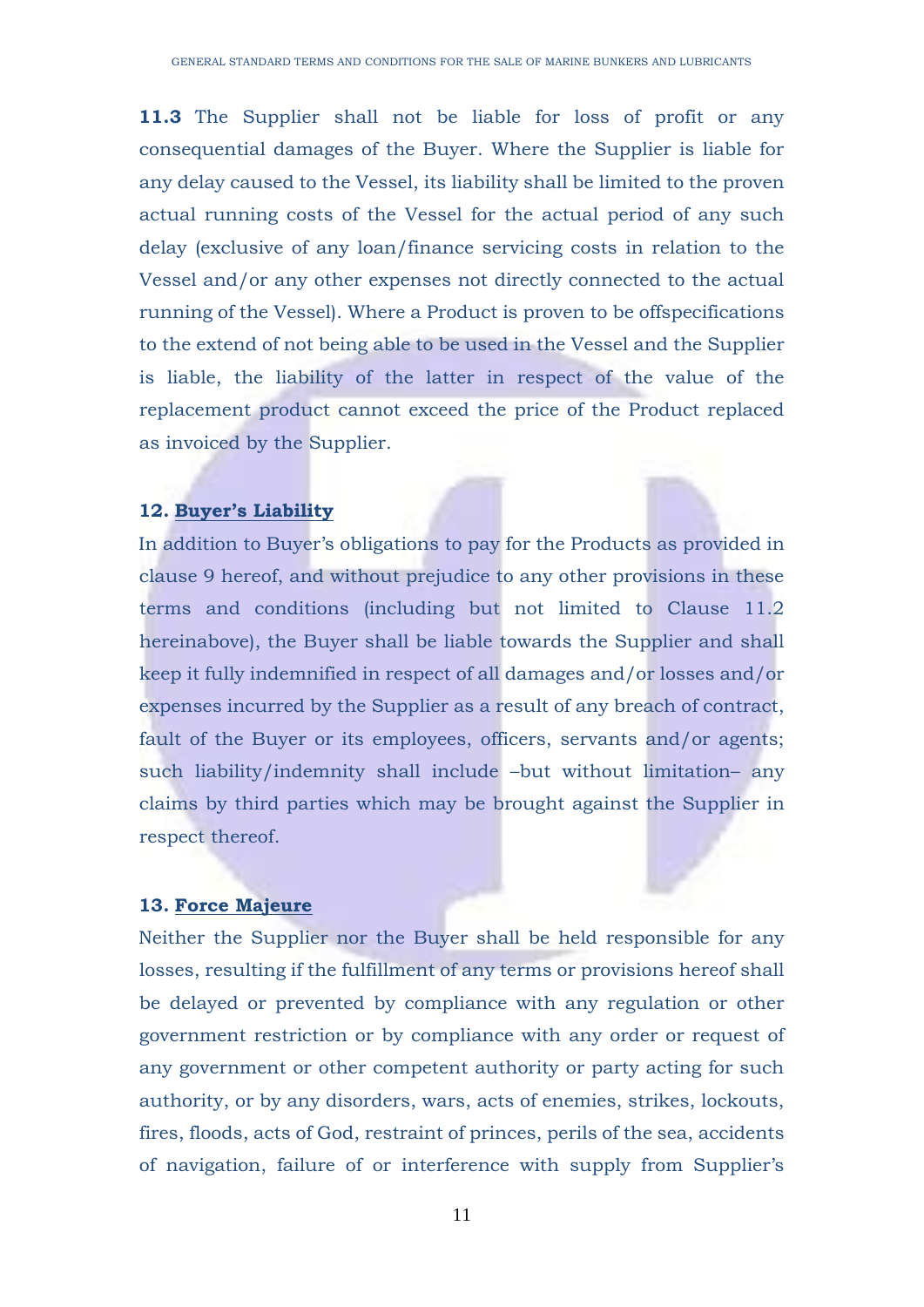sources of supply, breakdown or injury to, or expropriation, confiscation, injury or breakdown of the facilities used for the production, transportation, handling or delivery of the Products.

If the Supplier shall suffer any loss of tanker or barge tonnage, or if compliance with an order or request of any governmental or other competent authority shall reduce the tanker or barge tonnage available for the normal movement of the Products, the obligation to make deliveries hereunder may be reduced at Supplier's option approximately in proportion to such loss or reduction. The Supplier shall not be required to make up any deliveries omitted in accordance with this clause.

The Supplier shall generally not be liable for any total or partial inability to supply any Product and/or for any delay, by reason of any cause which is not within the immediate control of the Supplier.

#### **14. Maritime Lien**

The sale of Products to the Buyer and/or their acceptance on the Vessel affords to the Supplier a maritime lien on the Vessel. In any event the Law governing these provisions and/or any other applicable law shall not prejudice the right of the maritime lien of the Supplier afforded either hereunder or by any other applicable Law, be it of the place of delivery, of the flag of the Vessel, of the place of jurisdiction, and/or of an arrest of the Vessel, or otherwise howsoever.

#### **15. Spillage – Environmental Protection**

Always without prejudice to Clause 11.2 hereinabove, if a spill occurs while a Product is delivered, the Buyer shall promptly take such action as is necessary to collect the spilled Product and prevent, extinguish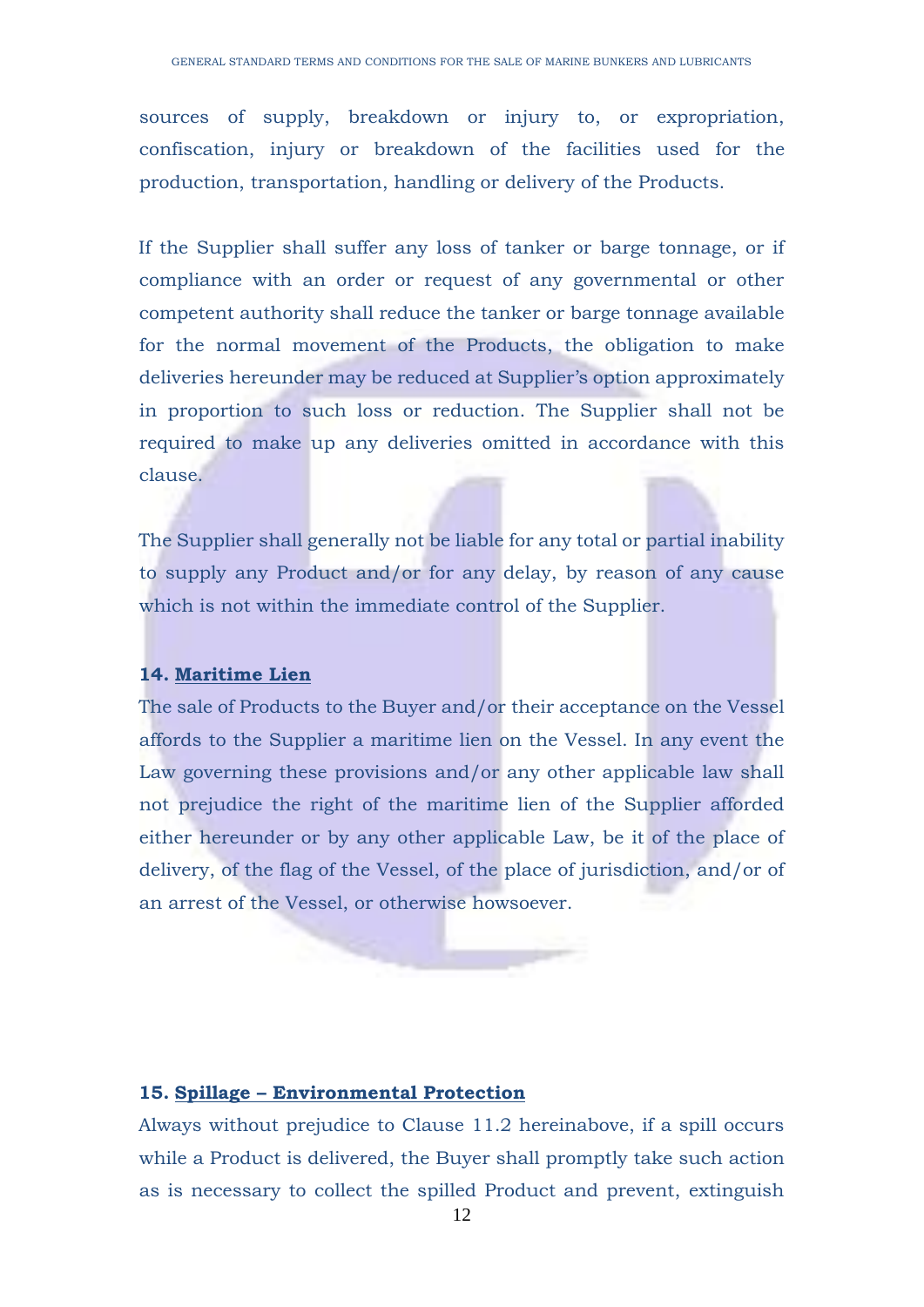and/or mitigate (as the best possible case may be under the prevailing circumstances) the effects of such spill. Without prejudice to the generality of the foregoing, the Supplier is hereby authorized at its option and the expense of the Buyer to take any such measures and incur any such expenses (whether by employing its own resources or by contracting with others) as are necessary in the judgment of the Supplier to collect the spilled Product and prevent, extinguish or mitigate the effects of such spill. The Buyer shall cooperate and render such assistance as is required by the Supplier in the course of such actions. All relevant expenses, claims, losses, damages, liability and penalties arising in relation to spills shall be borne by the Buyer. The burden of proof to show any liability of the Supplier shall be on the Buyer. The Buyer shall have available and give the Supplier all documents and other information concerning any spill or any program for the prevention thereof, as required by the Supplier, or by Law or by any regulation applicable at the time and place of delivery.

## **16. Brokers and Agents**

Unless a party involved specifically declares in writing to the Supplier prior to the dispatch by the latter of its "Confirmation of Supply", that it is acting as a broker or agent for another party (in such case clearly identifying its principal by way of name, capacity, address and contact numbers), such party shall be deemed to be a Buyer, on a joint and several basis.

#### **17. Assignment**

The Buyer does not have the right to, at any time whatsoever, assign any of its rights and/or obligations hereunder or in relation to any delivery of Products, or to substitute the Vessel by another one. The Supplier has the right to do so provided that the assignee shall be a professional supplier of the particular Product(s).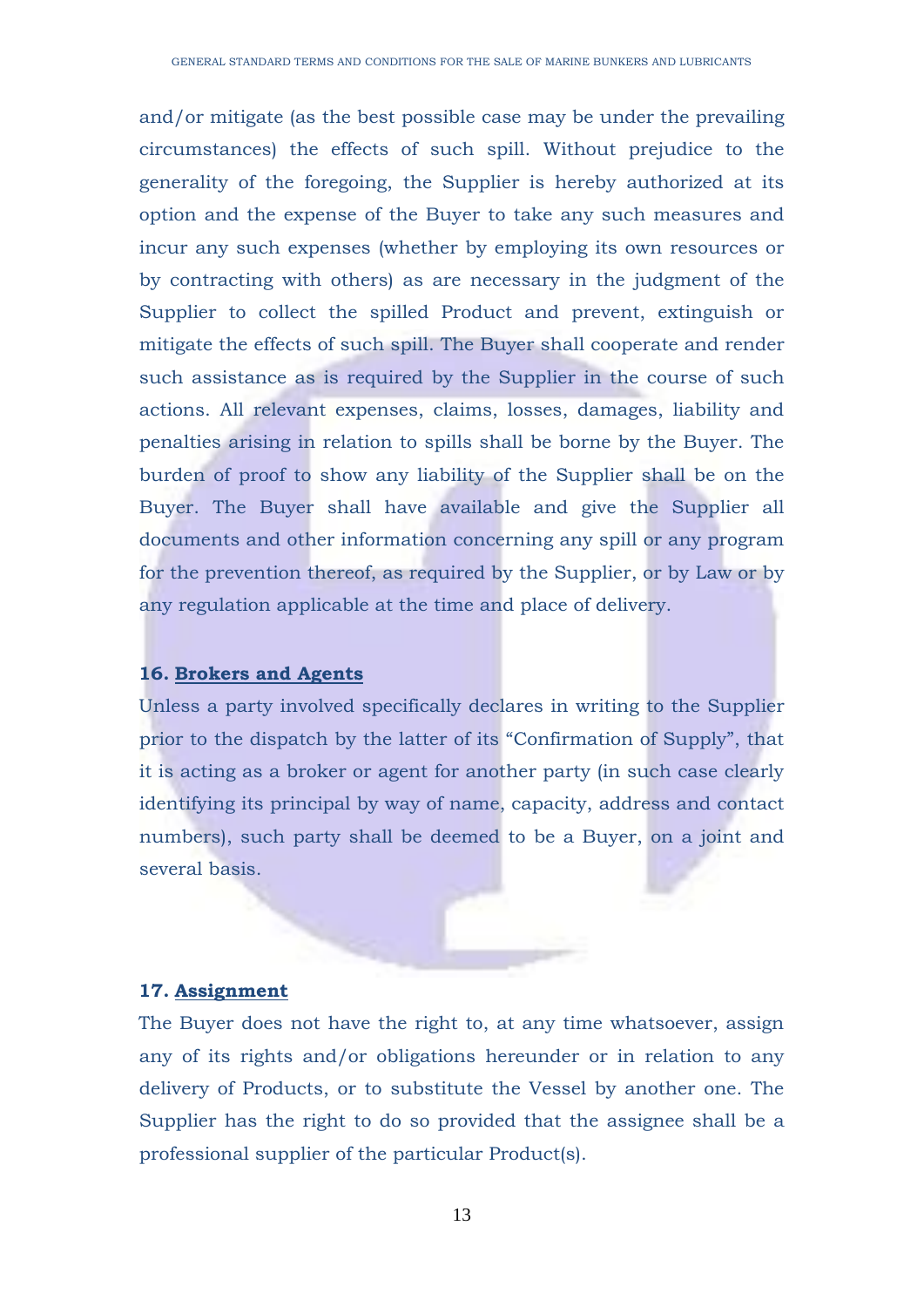#### **18. Miscellaneous**

18.1 Any breach on the part of the Buyer shall give the right to the Supplier (at its absolute sole discretion) to cancel the relevant contract for supply, without prejudice to all its other rights against the Buyer.

18.2 Failure by the Supplier to exercise or enforce any rights shall not be construed as a waiver of such rights or in any way affect the validity of the contract.

18.3 The headings herein are only indicative and do not limit the interpretation of these terms and conditions.

## **19. Law and Jurisdiction**

These terms and conditions and the agreement governed by them, as well as any disputes and/or other matters relevant thereto, shall be governed by the Law of the United States of America.

In case of any default in the prompt, full and/or timely payment of any Product(s) supplied by the Supplier or in relation to any other issue whatsoever in relation to this Agreement, the Supplier shall have the right, in its absolute discretion, to proceed against the Buyer and/or the Vessel and/or any other party, in such jurisdiction as the Supplier sees fit for the purpose(s) of, among others, securing any payment due to it or proceeding in the main or other proceedings in order to enforce and/or collect any claim. The Buyer agrees and acknowledges that the nature of the transaction and of the respective business is such, to the effect that the foregoing which are set for the benefit of the Supplier, are absolutely reasonable and fully acceptable by the Buyer.

#### **20. Validity**

These Terms and Conditions shall be valid and binding in respect of all offers, quotations, prices and deliveries of Products made by TERMOIL as of March 01ST, 2012, or on any other later date.

The present are available at the web-site [http://www.termoil.com/termoil-terms.pdf,](http://www.termoil.com/termoil-terms.pdf) on which the Supplier may